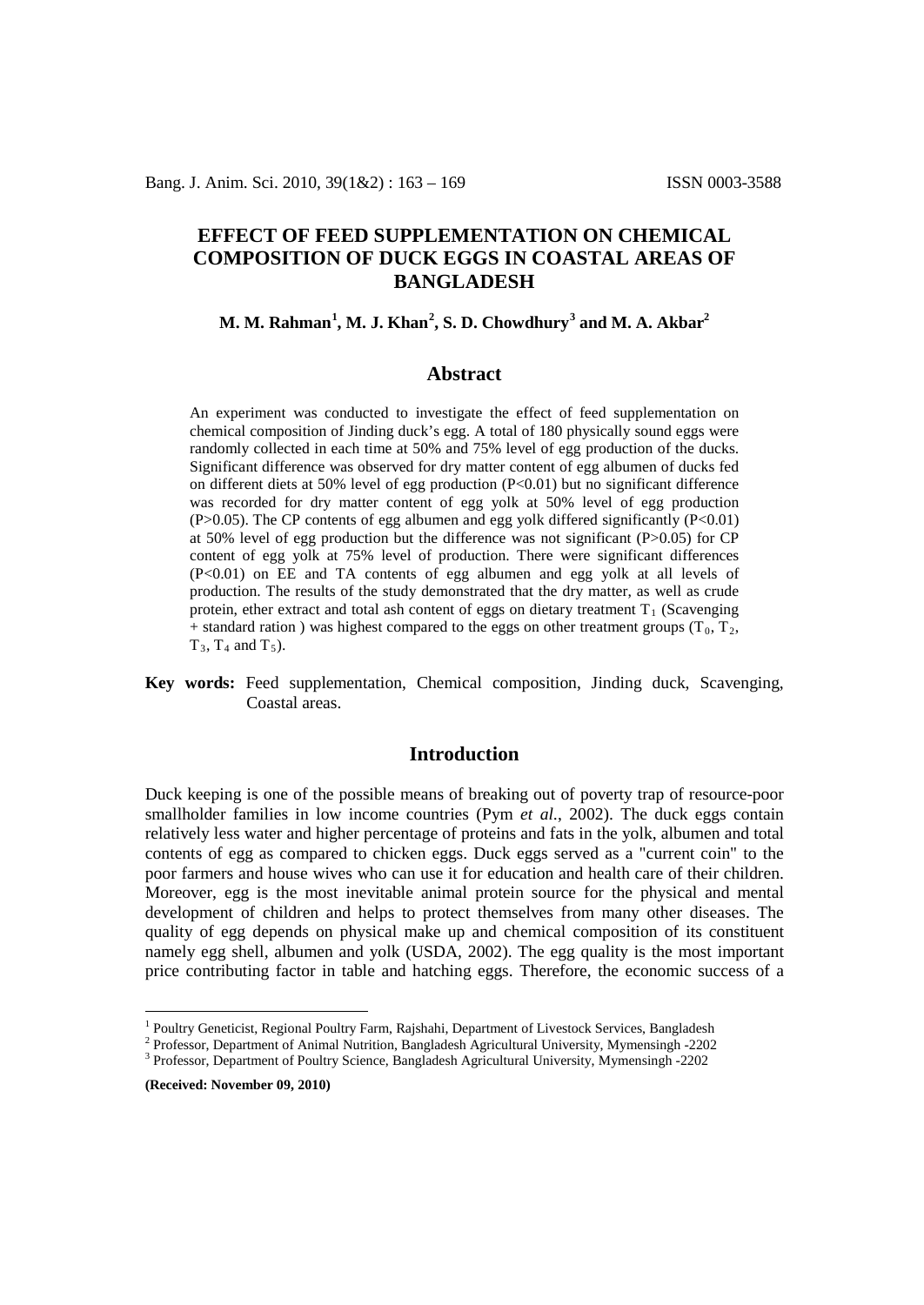Bang. J. Anim. Sci. 2010, 39(1&2)

laying flock solely depends on the total number of quality eggs produced (Monira *et al.*, 2003). Many factors are responsible for egg quality including the environmental factors, breed, type of bird, age or bird, nutrition level of the flock and season of the year (Card and Nesheim, 1966 and Naber, 1979). Egg quality is also influenced by genetic and non-genetic factors as season, environment and feed intake (Salahuddin and Howlider, 1991).

Variability in the composition of eggs due to the composition of the diet fed to the laying bird exists for a number of nutrients (Naber, 1979). Yin *et al.* (2000) observed that CP levels had no significant effect on egg quality but increasing dietary methionine had little effect on egg quality characteristics (He *et al.*, 2003). The fat content of the egg is easily changed by dietary manipulation of the laying bird (Naber, 1979). The nutrition of the bird does not appear to have any great effect on albumen quality (Naber, 1979) but the inclusion of fermentation residues such as brewer's grains or distiller's feed in the diet has been reported to improve egg albumen quality (Jensen *et al.*, 1978a). The maintenance of the egg quality from the time of their production till their delivery to the final consumer is of great importance. Information on chemical composition of eggs laid by Jinding ducks under scavenging condition is scarce. It is necessary to know the quality of duck eggs for consumer's satisfaction. Therefore, the present experiment was undertaken to study the effect of feed supplementation on chemical composition of eggs laid by Jinding ducks under scavenging system of rearing in coastal areas Bangladesh.

### **Materials and Methods**

The experiment was conducted for a period between October, 2003 and August, 2004 in three villages of Ramgati upazilla viz., Purba Kolakupa, Char Kolakupa and Char Poragacha in the district of Lakshmipur. A total of one hundred forty four, 4-month old Jinding ducks were reared up to the age of 12 months.

#### **Experimental design and treatments**

The ducks were randomly assigned to 6 treatment groups having 3 replicates in each treatment. Each replicate consisted of 8 ducks. All the birds wee supplied mash feed in addition to allowing them for scavenging.

#### **Feeding and management**

A standard ration was prepared using corn, rice polish , wheat bran, meat meal, soybean meal, mustard oil cake, common salt, vitamin-mineral premix, oyster shell and soybean oil, well mixed and supplied to the ducks belonged to treatment  $T_1$  group. Similar quantity of rice polish, broken rice, a mixture of rice polish and broken rice (1:1) and rice polish, broken rice and wheat bran (5:3:2) wee supplied to the ducks of  $T_2$ ,  $T_3$ ,  $T_4$  and  $T_5$  treatments, respectively. The amount of supplemental feeds were divided into two equal halves and were given twice daily (7.30 A.M. and at 5.30 P.M.). All ducks were vaccinated against Duck Plague and Duck Cholera. The experimental birds were allowed to scavenge freely in the agricultural fields, ponds and ditches near to farmer's house for 9 hours (8.00 A.M. to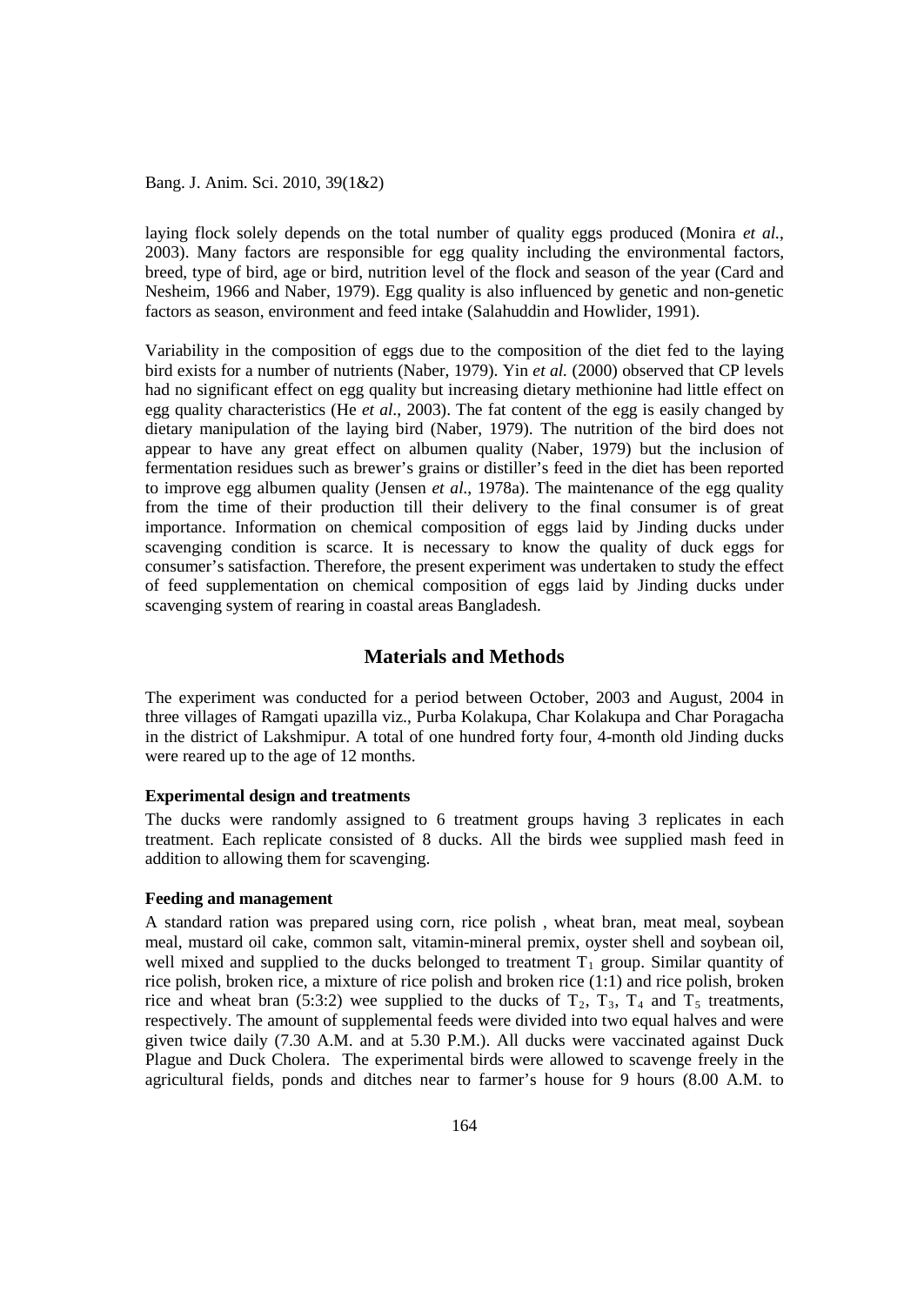5.00 P.M.). Feeds were supplied in the bowls in the form of wet mash and the bowls were cleaned properly before each feeding time. Sufficient clean drinking water was also supplied in bowls in each time of feeding. Proper care and management practices were followed by the researcher and farmers throughout the experimental period.

### **Collection of egg sample**

The freshly laid eggs of Jinding ducks were collected from the farmers. The eggs were collected in two times, once at 50% and other at 75% level of egg production of Jinding ducks. Five numbers of eggs were taken from each treatment at each level of production. Each time of collection, all the eggs were identified properly with individual serial number. For this purpose, a total number of 180 eggs were collected randomly from 6 treatments groups at 50% and 75% level of egg production.

#### **Chemical analysis**

Dry matter (DM), crude protein (CP), ether extract (EE) and total ash (TA) content of eggs were done following the principles of AOAC (2004).

#### **Statistical analysis**

Data were analyzed statistically using analysis of variance technique for a completely randomized design and significant differences among the treatment means were identified by Duncan's Multiple Range Test (Steel and Torrie, 1980).

## **Results and Discussion**

The dry matter, crude protein, ether extract and total ash contents of eggs (egg albumen) are given in Table 1. The highest DM content of egg albumen was found in  $T_1$  group (12.67) followed by  $T_3$  (12.04),  $T_4$  (11.89),  $T_5$  (11.61),  $T_2$  (11.47) and  $T_0$  (11.44) treatment groups at all levels of egg production. The difference in dry matter content of egg albumen among the treatment groups was not significant (P>0.05). The DM content of egg albumen found in the present experiment is in well agreement with the findings of Mountney and Parkhurst (2001); Li-Chang *et al.* (2002); Sreenivasaiah (1986) and Rose *et al.* (1966) but the present value was much lower than the values reported by Prasad (2000) and Das (1999). Higher percentage of albumen dry matter in  $T_1$  group may be explained by the fact that large eggs tend to have a higher proportion of albumen (Marion *et al.*, 1964).

The CP content of egg albumen varied from 9.62 to 11.10. The highest CP content of egg albumen was found in  $T_1$  group (11.10) as compared to other treatment groups at all levels of egg production. The difference in CP content of egg albumen between the treatment groups  $T_0$  and  $T_2$  was not significant (P>0.05) at 50% level of egg production. The CP content of egg albumen found in the present study is in well agreement with the observation of Stadelman and Cotterill (2002); Mountney and Parkhurst (2001); Cunningham *et al.* (1960)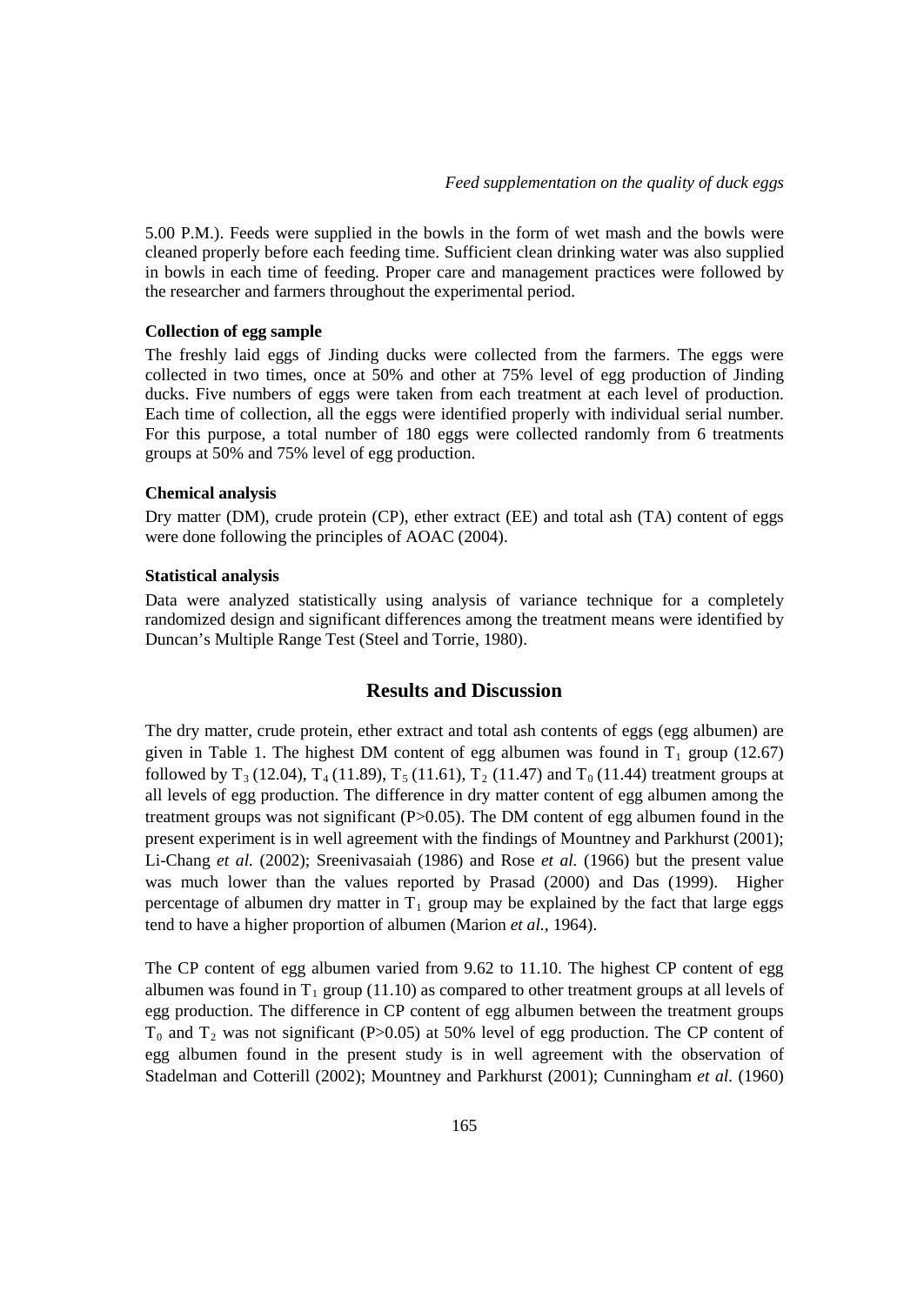Bang. J. Anim. Sci. 2010, 39(1&2)

and Leeson and Summers (1997). But the result was higher than the findings of Prasad (2000). Chung and Stadelman (1965) found that the protein content of albumen increased by 0.09g for each gram increase in egg weight, which partially support the present result and the differences wee significant (P<0.05) at 75% level of egg production.

The EE content of egg albumen on dietary treatment  $T_1$  (standard ration) was highest compared to other treatment groups  $T_0$  (only scavenging),  $T_2$  (Scavenging with rice polish),  $T_3$  (scavenging with broken rice),  $T_4$  (Scavenging with rice polish and broken rice) and  $T_5$ (Scavenging with rice polish, broken rice and wheat bran). The difference in EE content of egg albumen among the treatment groups  $T_0$ ,  $T_2$  and  $T_5$  was not significant (P>0.05) at 50% level of egg production but it was statistically significant  $(P<0.01)$  at 75% level of egg production. The EE content of egg albumen found in this experiment is almost similar to the findings of Cunningham *et al.* (1960), Stadelman and Cotterill (2002) and Mountney and Parkhurst (2001) but the result of the present findings is lower than the value reported by Sreenivasaiah (1986).

The content of inorganic elements in egg albumen as ash ranged between 0.49 and 0.71 and the variation observed in ash content of egg albumen was highly significant  $(P<0.01)$  among the treatment groups at all levels of egg production. The TA content of egg albumen found in this experiment is in close association with the findings of Stadelman and Cotterill (2002, Mountney and Parkhurst (2001); Prasad (2000) and Leeson and Summers (1997). The dry matter, crude protein, ether extract and total ash contents of eggs (egg yolk) are given in Table 2.

The DM content of egg yolk on dietary treatment  $T_1$  (standard ration) was highest compared to other treatment groups  $T_0$ ,  $T_2$ ,  $T_3$ ,  $T_4$  and  $T_5$ . There was no significant difference (P>0.05) for DM contents of egg yolk of ducks fed on different diets at 50% level of egg production. The dry matter content of egg yolk is almost similar to the findings of Mountney and Parkhurst (2001) and Sreenivasaiah (1986).

The CP content of egg yolk ranged between 15.86 and 16.68%. The CP content of egg yolk varies significantly (P<0.01) at 50% level of egg production but did not differ at 75% at level of egg production (P>0.05). There was no significant difference (P>0.05) for CP content of egg yolk of ducks fed on different diets at all levels of egg production. The CP content of egg yolk found in this experiment is slightly lower than the findings of Mountney and Parkhurst (2001); Stadelman and Cotterill (2002) and Cunningham *et al.* (1960) but the present value was slightly higher than the findings of Prasad (2000). The CP content of egg yolk found in  $T_1$  treatment group is in close association to the findings of Leeson and Summers (1997).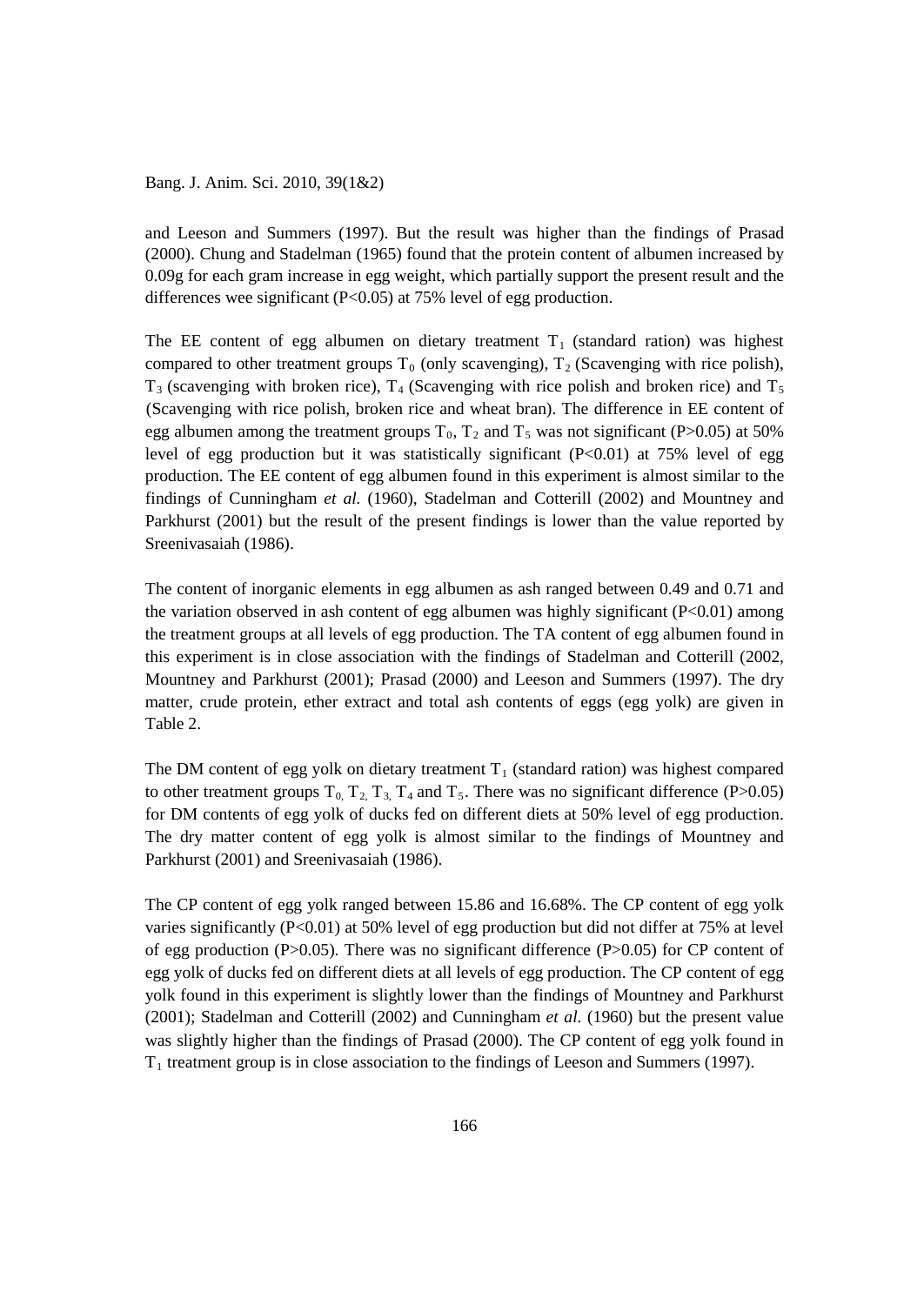The EE content of egg yolk on dietary treatment  $T_1$  (standard ration) was highest (35.05) compared to other treatment groups  $T_0$  (only scavenging),  $T_2$  (Scavenging with rice polish),  $T_3$  (scavenging with broken rice),  $T_4$  (Scavenging with rice polish and broken rice) and  $T_5$ (Scavenging with rice polish, broken rice and wheat bran). The EE content of egg yolk varied from 31.52 to 35.05% which is in well agreement with the finding of Sreenivasaiah (1986), Stadelman and Cotterill (2002) and Leeson and Summers (1997). Although significant difference  $(P<0.01)$  was observed for EE content of egg yolk of ducks but the difference in EE content of egg yolk between the treatment groups  $T_1$  and  $T_3$  was not significant (P>0.05) at 50% level of egg production. Similarly, no significant difference (P>0.05) was found between the treatment groups  $T_2$  and  $T_5$  at 75% level of production.

**Table 1. Chemical composition of Jinding duck egg (egg albumen) in different treatment groups (g/100g DM)**

| <b>Parameters</b> | <b>Level of</b> | Dietary treatments $#$ |                    |                    |              |                   |                    | <b>SED</b> | <b>Level</b> |
|-------------------|-----------------|------------------------|--------------------|--------------------|--------------|-------------------|--------------------|------------|--------------|
|                   | egg prodn.      | T <sub>0</sub>         | $T_1$              | T <sub>2</sub>     | $T_3$        | T <sub>4</sub>    | $T_5$              |            | of Sig.      |
| Dry matter        | 50%             | $11.43^a$              | $12.65^{\rm a}$    | $11.45^{\circ}$    | $11.99^a$    | $11.88^{a}$       | $11.60^a$          | 0.69       | $**$         |
|                   | 75%             | 11.45                  | 12.69              | 11.48              | 12.08        | 11.89             | 11.62              | 0.49       | <b>NS</b>    |
| Average           |                 | 11.44                  | 12.67              | 11.47              | 12.04        | 11.89             | 11.61              |            |              |
| Crude protein     | 50%             | $9.53^d$               | $10.98^{\rm a}$    | $9.65^{\rm d}$     | $10.25^{b}$  | $10.08^{bc}$      | 9.82 <sup>cd</sup> | 0.15       | $**$         |
|                   | 75%             | $9.70^{b}$             | 11.21 <sup>a</sup> | 10.00 <sup>b</sup> | $10.68^{ab}$ | $10.43^{ab}$      | $10.18^{b}$        | 0.42       | $\ast$       |
| Average           |                 | 9.62                   | 11.10              | 9.83               | 10.47        | 10.26             | 10.00              |            |              |
| Ether extract     | 50%             | $0.04^d$               | $0.13^{a}$         | 0.05 <sup>d</sup>  | $0.11^{b}$   | 0.08 <sup>c</sup> | 0.06 <sup>d</sup>  | 0.008      | **           |
|                   | 75%             | $0.05^e$               | $0.15^{\text{a}}$  | 0.08 <sup>de</sup> | $0.13^{b}$   | 0.09 <sup>c</sup> | 0.09 <sup>d</sup>  | 0.008      | $***$        |
| Average           |                 | 0.05                   | 0.14               | 0.07               | 0.12         | 0.09              | 0.08               |            |              |
| Total ash         | 50%             | 0.47 <sup>d</sup>      | $0.69^{a}$         | 0.52 <sup>cd</sup> | $0.63^b$     | $0.58^{bc}$       | $0.55^{\circ}$     | 0.03       | **           |
|                   | 75%             | $0.51^\circ$           | $0.72^a$           | $0.55^{\text{de}}$ | $0.68^{ab}$  | $0.62^{bc}$       | 0.58 <sup>cd</sup> | 0.03       | **           |
| Average           |                 | 0.49                   | 0.71               | 0.54               | 0.66         | 0.60              | 0.57               |            |              |

 $*T_0 =$  Only scavenging,  $T_1$  = Scavenging + standard ration,  $T_2$  = Scavenging + rice polish,  $T_3$  = Scavenging + broken rice,  $T_4$  = Scavenging + rice polish and broken rice (1:1) and  $T_5$  = Scavenging + rice polish + broken rice and wheat bran (5:3:2)

SED = Standard Error of Deviation

a, b, c, d, e Values having common superscripts in the same row did not differ significantly (P>0.05)

The TA content of egg yolk ranged between 1.03 and 1.20% and the variation observed in ash content of egg yolk was highly significant (P<0.01) at 50% level of egg production. The TA content of egg yolk found in this experiment is well agreed to the findings of Stadelman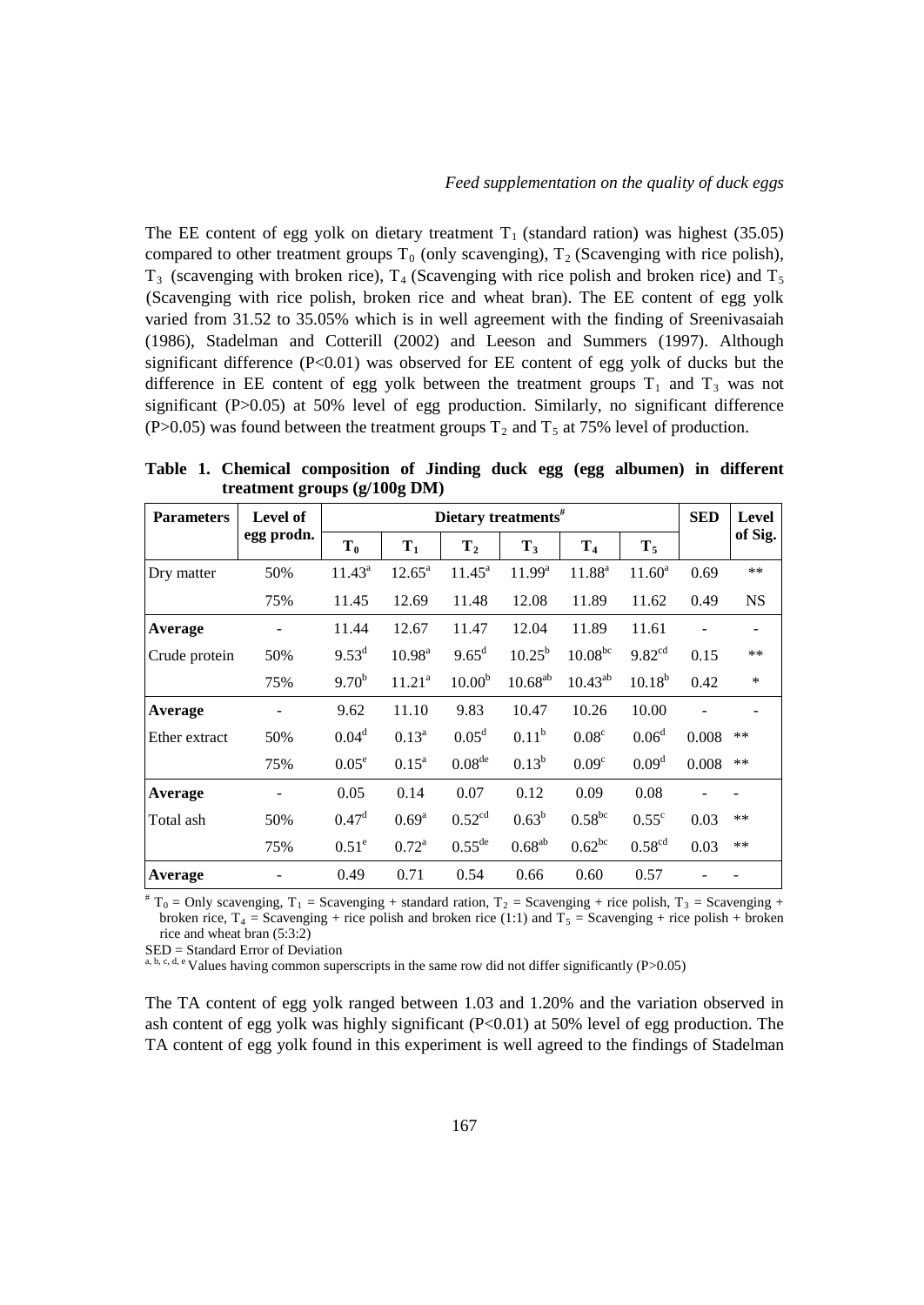### Bang. J. Anim. Sci. 2010, 39(1&2)

and Cotterill (2002); Leeson and Summers (1997) and Prasad (2000) and lower than the values reported by Mountney and Parkhurst (2001).

| <b>Parameters</b> | <b>Level of</b><br>egg prodn. | Dietary treatments $#$ |                |                     |                   |                   |                     |       | Level                    |
|-------------------|-------------------------------|------------------------|----------------|---------------------|-------------------|-------------------|---------------------|-------|--------------------------|
|                   |                               | $T_0$                  | $T_1$          | T <sub>2</sub>      | $T_3$             | T <sub>4</sub>    | $T_5$               |       | of Sig.                  |
| Dry matter        | 50%                           | 51.53                  | 53.57          | 51.77               | 52.75             | 52.42             | 52.32               | 0.67  | <b>NS</b>                |
|                   | 75%                           | $51.59^b$              | $53.64^a$      | $51.80^{b}$         | $52.79^{ab}$      | $52.55^{ab}$      | $52.41^{ab}$        | 0.56  | $\ast$                   |
| Average           |                               | 51.56                  | 53.61          | 51.79               | 52.77             | 52.49             | 52.37               |       | $\overline{\phantom{a}}$ |
| Crude protein     | 50%                           | $15.84^{a}$            | $16.63^a$      | $15.89^{a}$         | $16.40^a$         | $16.23^a$         | $16.12^a$           | 0.51  | $**$                     |
|                   | 75%                           | 15.87                  | 16.73          | 15.98               | 16.45             | 16.33             | 16.21               | 0.29  | <b>NS</b>                |
| Average           |                               | 15.86                  | 16.68          | 15.94               | 16.43             | 16.28             | 16.17               |       | $\overline{\phantom{a}}$ |
| Ether extract     | 50%                           | $31.48^{b}$            | $34.98^{a}$    | $31.95^{b}$         | $34.15^a$         | $32.46^{b}$       | $32.34^{b}$         | 0.70  | $***$                    |
|                   | 75%                           | $31.56^{\rm d}$        | $35.12^a$      | 31.98 <sup>cd</sup> | $34.21^{b}$       | $32.54^{\circ}$   | 32.40 <sup>cd</sup> | 0.41  | $***$                    |
| Average           |                               | 31.52                  | 35.05          | 31.97               | 34.18             | 32.50             | 32.37               |       |                          |
| Total ash         | 50%                           | 1.01 <sup>f</sup>      | $1.14^{a}$     | 1.03 <sup>e</sup>   | 1.10 <sup>b</sup> | 1.07 <sup>c</sup> | 1.05 <sup>d</sup>   | 0.008 | $***$                    |
|                   | 75%                           | 1.04 <sup>c</sup>      | $1.26^{\circ}$ | 1.05 <sup>c</sup>   | $1.14^{b}$        | 1.08 <sup>b</sup> | 1.09 <sup>bc</sup>  | 0.03  | $**$                     |
| Average           |                               | 1.03                   | 1.20           | 1.04                | 1.12              | 1.08              | 1.07                |       |                          |

**Table 2. Chemical composition of Jinding duck egg (egg yolk) in different treatment groups (g/100g DM)**

 ${}^{\#}T_0 =$  Only scavenging,  $T_1 =$  Scavenging + standard ration,  $T_2 =$  Scavenging + rice polish,  $T_3 =$  Scavenging + broken rice,  $T_4$  = Scavenging + rice polish and broken rice (1:1) and  $T_5$  = Scavenging + rice polish + broken rice and wheat bran  $(5:3:2)$ <br>SED = Standard Error of Deviation

a, b, c, d Values having common superscripts in the same row did not differ significantly (P>0.05)

## **Conclusion**

The results indicated that the dry matter, crude protein, ether extract and total ash contents of egg albumen and egg yolk are higher in 75% level of egg production over 50% level of egg production. The results of the study also demonstrated that the dry mater, as well as crude protein, ether extract and total ash content of egg albumen and egg yolk on dietary treatment  $T_1$  (Scavenging + standard ration) was highest compared to the eggs of other treatment (T<sub>0</sub>,  $T_2, T_3, T_4$  and  $T_5$ ) groups.

## **Literature Cited**

AOAC. 2004. Association of the Official Agricultural Chemists. Official Methods of Analysis. Washington, DC, 1-34pp.

Card, L. E. and Nesheim, M. C. 1966. Poultry production  $10^{th}$  edn. Leo & Pebiger.